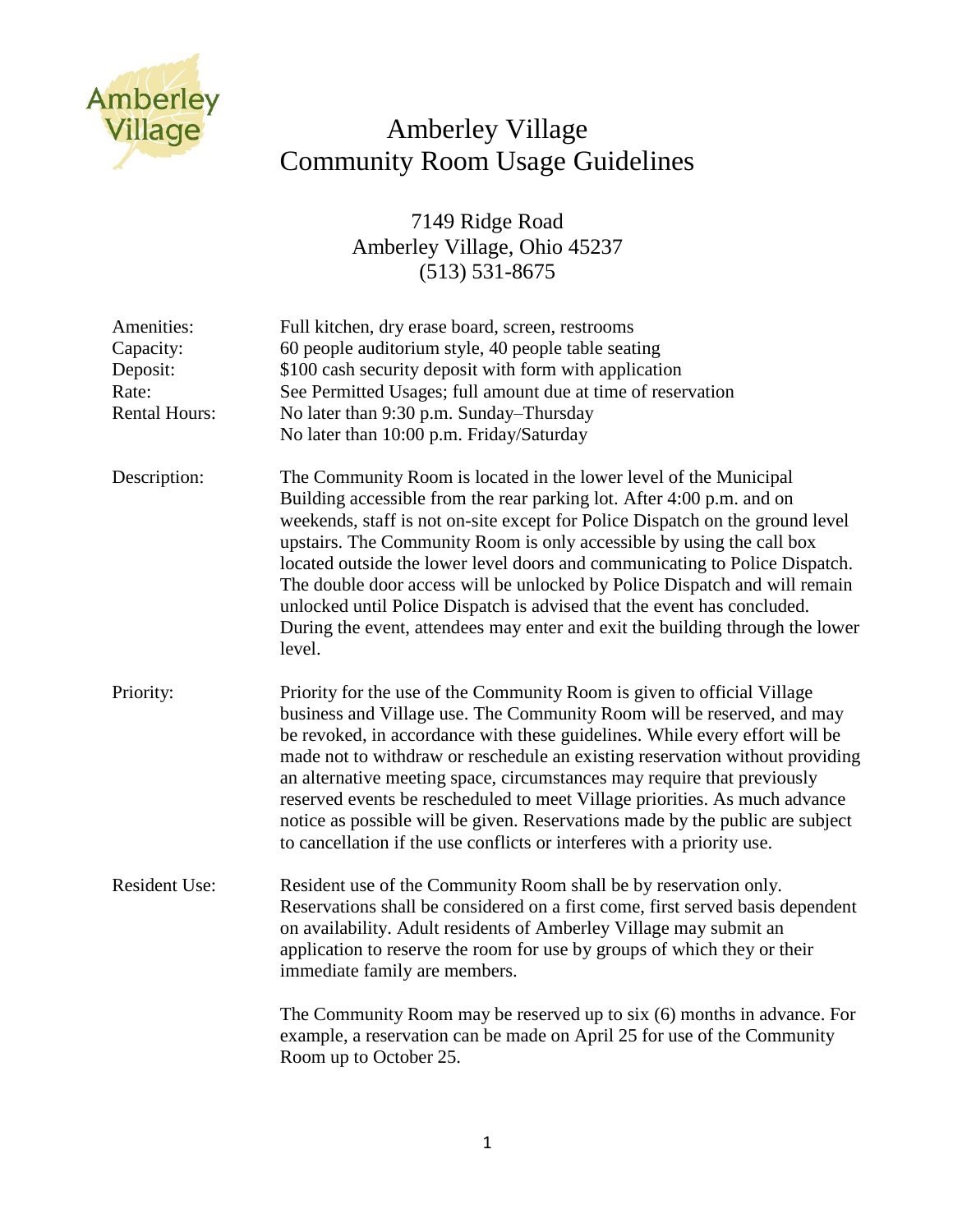**No person or group may reserve the room more than once per calendar month.** 

Permitted Usage: Amberley Village residents and community groups may use the Community Room. Priority for the use of the Community Room is given to official Village business and Village use. These guidelines are subject to revision, waiver and modification as circumstances arise.

Following is the order of priority for reserving the Community Room:

- 1. Village Sponsored Events are those programs that are affiliated with or endorsed by the Village. The Village may partner with organizations to provide services for Village residents and/or employees. Such events may include, for example, public hearings, resident outreach meetings, tours, open houses, public information meetings, neighborhood watch groups, etc. No fee is charged to use the Community Room for these purposes.
- 2. Community Group Events are programs sponsored by service organizations or agencies, including but not necessarily limited to nonprofit entities, organizations providing human services, recreational, athletic, educational or social service activities that benefit the Village or the community and/or are charitable in nature. No soliciting of funds, exchange of money, business, sales, or fund raising activities shall be conducted. Said events may include, for example, blood drives, scouts, youth groups, homeowners associations, Cincinnati Public Schools, civic group meetings, etc. No fee is charged to use the Community Room as long as the resident that is a member of the group is present.
- 3. Resident Use Activities are programs that are conducted for the private and/or exclusive use of the requesting individual/organization but are not conducting business activity as defined in the Commercial Business below. Non-profit organizations intending to solicit funds or conduct fund raising activities would fall into this category. Examples would include weddings, receptions, parties, business meetings, political campaigns, training sessions, recitals, and private banquets. The rental fee is \$25 per hour with a 2 hour minimum. Village residents or businesses must be present during the event.
- 4. Commercial Business includes any for-profit or business-related activity such as selling or promoting products or services, recruiting or training employees or clients, that is not sponsored by the Village. Examples include private instruction or health screenings; Mary Kay, LuLaRoe, Pampered Chef or other receptions for product sale; employment interviews or screenings; and talent searches. The rental fee is \$25 per hour with a 2 hour minimum. Village residents or businesses must be present at the event.

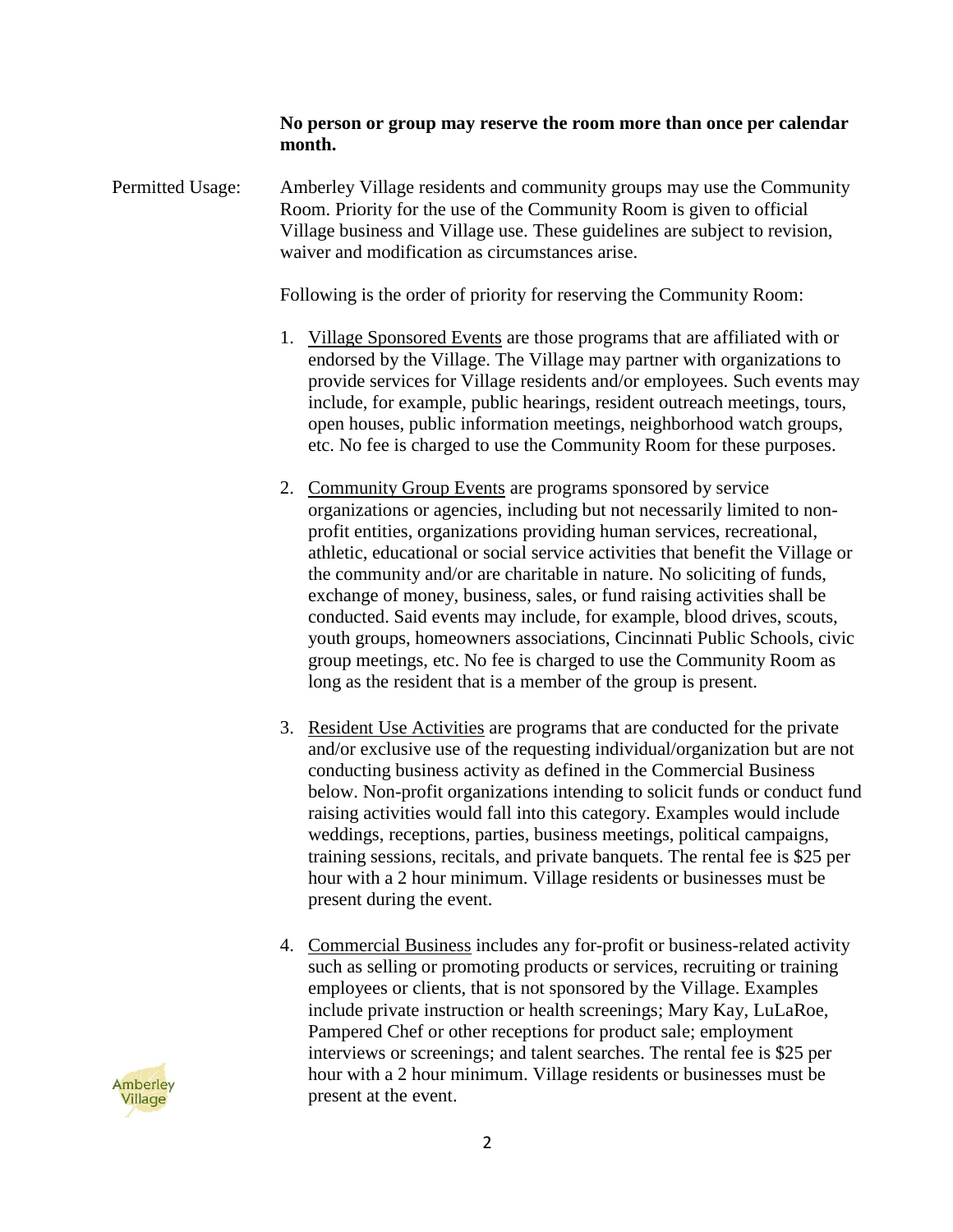| Harmful conduct:                        | The Village reserves the right to cancel or suspend any reservation of, or<br>use of, the Community Room due to activity that constitutes a nuisance or<br>is otherwise harmful to the attendees, the public, or Village employees.                                                                                                                                                                                                                                                                                                                                          |
|-----------------------------------------|------------------------------------------------------------------------------------------------------------------------------------------------------------------------------------------------------------------------------------------------------------------------------------------------------------------------------------------------------------------------------------------------------------------------------------------------------------------------------------------------------------------------------------------------------------------------------|
| <b>Reservations:</b>                    | To reserve the Community Room, a written request form must be<br>submitted at least 7 days in advance of the event. This can be done in<br>person by using the reservation form which can be obtained from the<br>Administration Office window or the Village website<br>www.amberleyvillage.org and the "Community Room Reservation" link,<br>or by sending an email to communityroom@amberleyvillage.org with all<br>of the information requested on the reservation form. The reservation<br>allows access to the Community Room, adjacent kitchen and restrooms<br>only. |
| Deposit return:                         | Any charges for extra clean up or damage will be subtracted from the<br>deposit. The individual and group renting the Community Room are<br>responsible for all expenses not covered by the security deposit. The<br>security deposit will be refunded to the permit holder within 10 days of<br>the event less any charges for clean-up or damage.                                                                                                                                                                                                                          |
| <b>Restrictions:</b>                    | There is no smoking in the building and violations will result in forfeiture<br>of the deposit and future reservation privileges. The consumption of<br>alcoholic beverages on Village property is strictly prohibited. Candles or<br>open flames of any kind may not be used. No gambling, games of chance,<br>bingo, casinos or wagering of any kind may be a part of any program,<br>meeting or event. Animals, except licensed sight/hearing assistance<br>providers, are prohibited unless approved in advance.                                                         |
| Decorations:                            | The person and group renting the Community Room are responsible for<br>assembling decorations. Duct tape, tacks and nails, or any other type of<br>fastener that causes damage to the building, furniture, or equipment, are<br>not allowed. Decorations may not be attached to sprinklers. Groups using<br>the Community Room are not permitted to post signs outside or on the<br>exterior of the municipal building.                                                                                                                                                      |
| Clean Up:                               | The Community Room is to be left in the state of cleanliness it was in at<br>the beginning of the event. The person and group renting the Community<br>Room are responsible for cleaning tables and counters of all food and<br>drink, removing all decorations, removing items placed in the<br>refrigerator, putting trash in provided bagged containers, and cleaning and<br>sweeping the floor. A vacuum, cordless sweeper, and cleaning supplies<br>are available. Trash should be placed in bagged containers and can be left<br>in the room.                          |
| Capacity:<br><b>Amberley</b><br>Village | Attendance is limited by meeting room seating capacity. The capacity of<br>the room is 60 people (auditorium style) or 40 people (table seating) and<br>cannot be exceeded due to fire safety. At the discretion of the Village, a<br>3                                                                                                                                                                                                                                                                                                                                      |